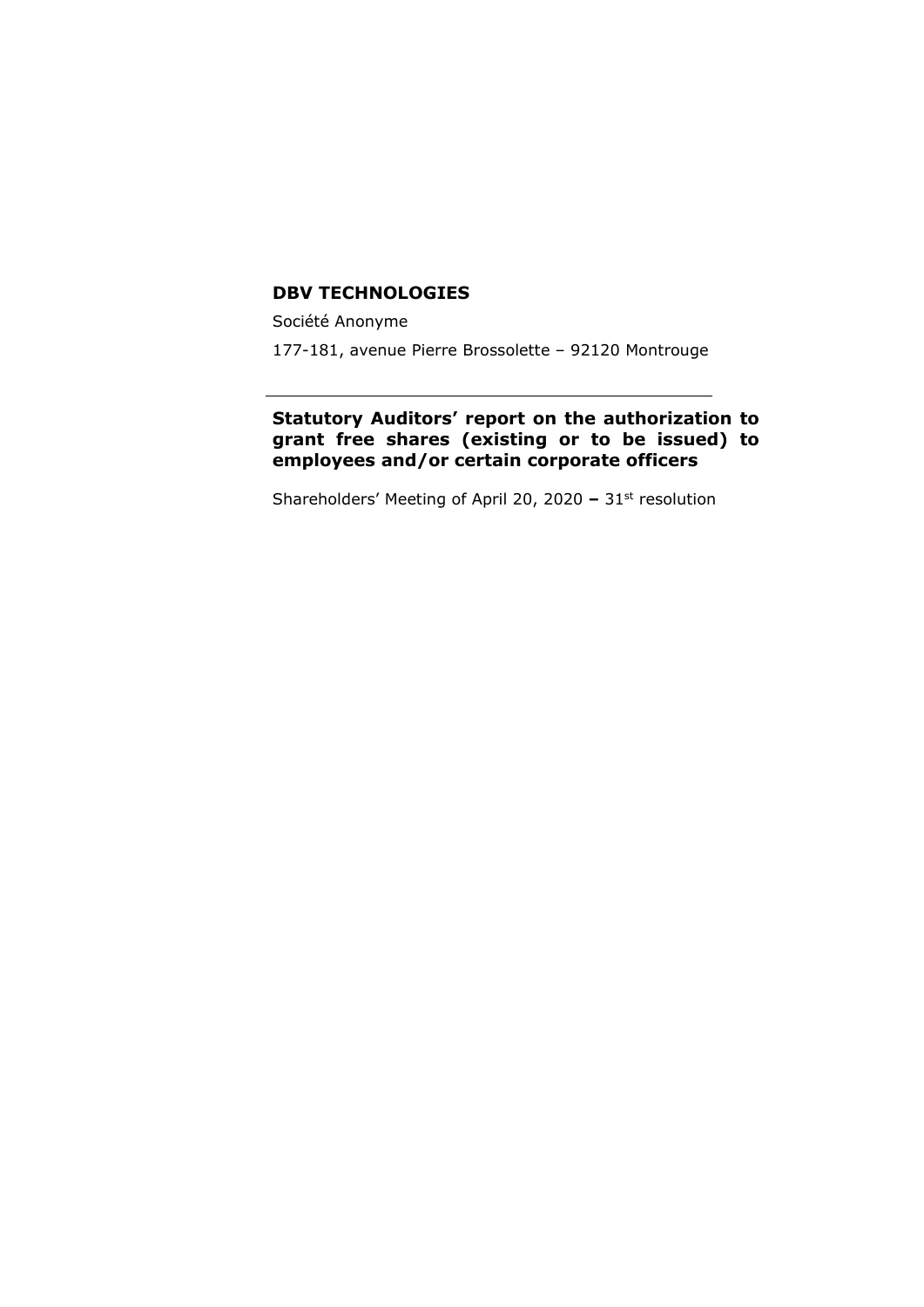### **DBV TECHNOLOGIES**

Société Anonyme

177-181, avenue Pierre Brossolette – 92120 Montrouge

## **Statutory Auditors' report on the authorization to grant free shares (existing or to be issued) to employees and/or certain corporate officers**

Shareholders' Meeting of April 20, 2020 **–** 31st resolution

*This is a free translation into English of the statutory auditors' report issued in French and is provided solely for the convenience of English speaking readers. This report should be read in conjunction and construed in accordance with French law and professional auditing standards applicable in France.*

To the Shareholders,

In our capacity as Statutory Auditors of your Company and in accordance with the procedures set forth in Article L. 225-197-1 of the French Commercial Code (*Code de commerce*), we hereby report to you on the proposed authorization to grant free shares (existing or to be issued) to employees and/or certain corporate officers of your Company and companies directly or indirectly affiliated to it (within the meaning of Article L. 225- 197-2 of the French Commercial Code), a transaction on which you are asked to vote. The total number of shares likely to be granted under this authorization may not represent more than 2% of the Company's share capital as of the date of the grant decision.

Based on its report, your Board of Directors proposes that shareholders authorize it, for a period of 18 months, to grant free shares (existing or to be issued).

It is the role of the Board of Directors to prepare a report on the transaction it wishes to carry out. Our responsibility, when necessary, is to make comments on the information which is provided to you on the planned transaction.

We performed the procedures that we deemed necessary in accordance with the professional guidelines of the French National Institute of Statutory Auditors (*Compagnie Nationale des Commissaires aux Comptes*) relating to this engagement.